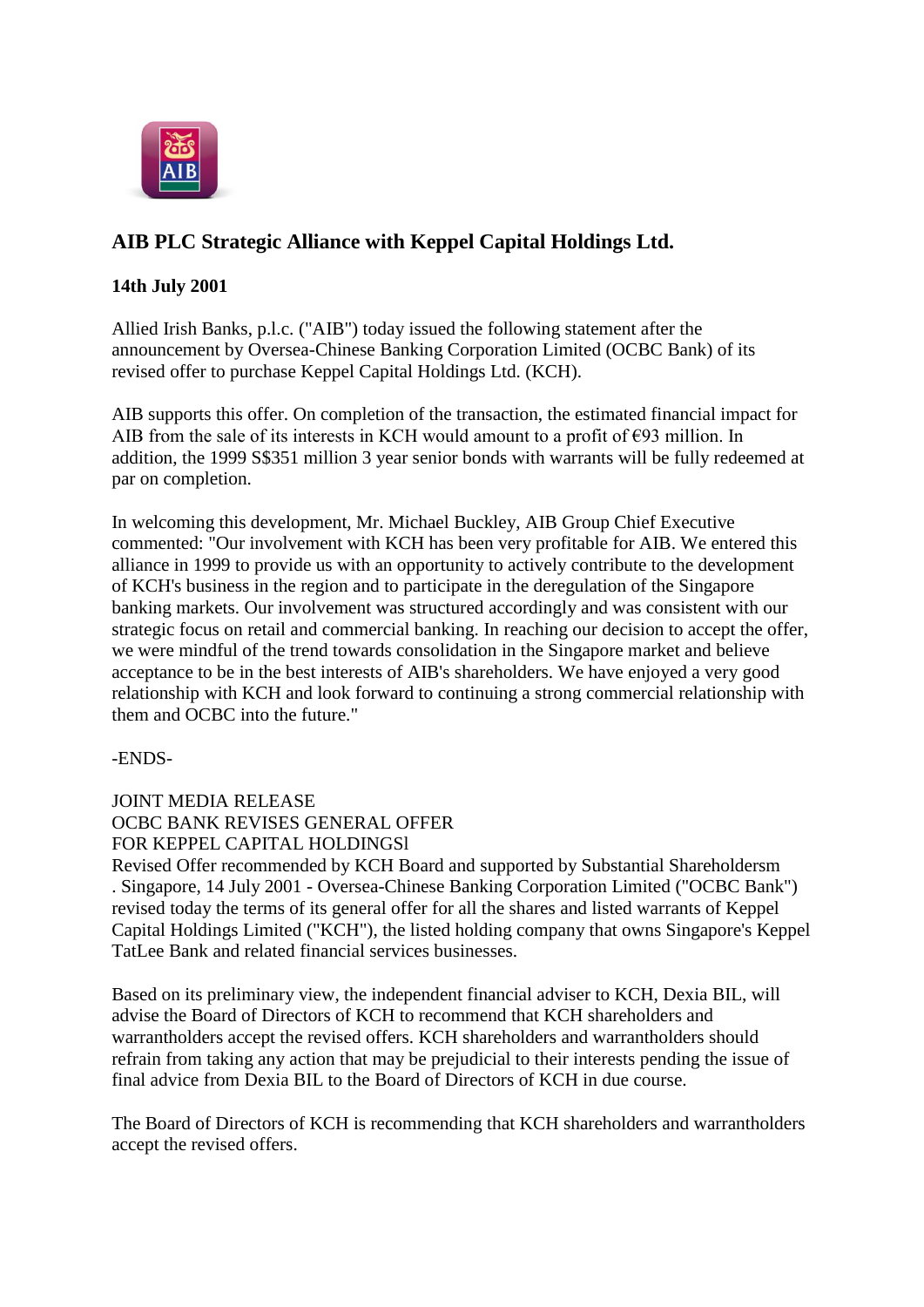OCBC Bank will now offer S\$3.65 in cash for each KCH share and S\$1.28 in cash for each KCH listed warrant. The revised offer compares with the original offer prices of S\$3.38 per share and S\$1.01 per warrant announced on 12 June 2001. The share price is "cum dividend", meaning shareholders who accept the revised offer will not be entitled to receive the S\$0.04 per share interim dividend declared by KCH. This means the effective acquisition cost is S\$5.21 billion. To facilitate settlement of the offer consideration, KCH will defer the books closure date for determining entitlements to the interim dividend to 17 September 2001.

OCBC Bank advises that the substantial shareholders/warrantholders of KCH - Keppel Corporation Limited ("KCL"), Temasek Holdings (Private) Limited ("Temasek") and AIB Singapore (Holdings) Pte Ltd ("AIB"), a subsidiary of Allied Irish Banks p.l.c. - have each given irrevocable undertakings to accept the revised offer in respect of all the shares and warrants that they hold. These parties control in total 43% of KCH's current outstanding shares. The acceptance of the offer by KCL is subject to KCL shareholders giving their Directors a mandate to decide on its investment in KCH at the forthcoming extraordinary general meeting convened for 24 July 2001. Temasek has also undertaken to vote all its KCL shares in favour of the mandate at the extraordinary general meeting.

The irrevocable undertaking from each of KCL, Temasek and AIB will lapse if the Share Offer is withdrawn or lapses, or fails to become or be declared to be unconditional for any reason. In addition, the KCL irrevocable undertaking will lapse if the resolution to approve the mandate is not approved by the KCL shareholders.

The Monetary Authority of Singapore has confirmed that it has in-principle no objection to OCBC Bank's acquisition of KCH and its shareholdings in Keppel TatLee Bank and other financial services businesses. The Singapore Exchange Securities Trading Limited ("SGX-ST") has confirmed that it has no objection to OCBC Bank acquiring control of Keppel Securities through its acquisition of KCH and also confirmed that OCBC Bank is not required to obtain the approval of its shareholders for the offer. OCBC Bank's offer remains conditional upon, among other things, OCBC Bank acquiring more than 50 per cent of KCH.

The revised offer price represents 1.86 times the KCH book value as at 31 December 2000 and 1.79 times as at 30 June 2001. The acquisition remains immediately value enhancing for OCBC Bank shareholders, both in terms of earnings per share and return on equity.

The revised offer will be formally despatched to KCH shareholders and listed warrantholders by 19 July 2001 and the new closing date for the offer will be 3 August 2001.

Commenting on the revised offer, OCBC Bank's Vice-Chairman and Chief Executive Officer, Mr Alex Au, said that since the original offer was announced, OCBC Bank has held extensive discussions with KCH and its advisors with the intention of completing the acquisition as quickly and as smoothly as possible, in the interests of shareholders, customers and staff of both banking groups.

"As a consequence, we have agreed on a revised offer price at which the KCH Directors, and the substantial shareholders and warrantholders, are fully supportive - and which remains value-enhancing to our own shareholders. We are confident that all other KCH shareholders and listed warrantholders will also recognise the benefits of our offer and will move promptly to accept."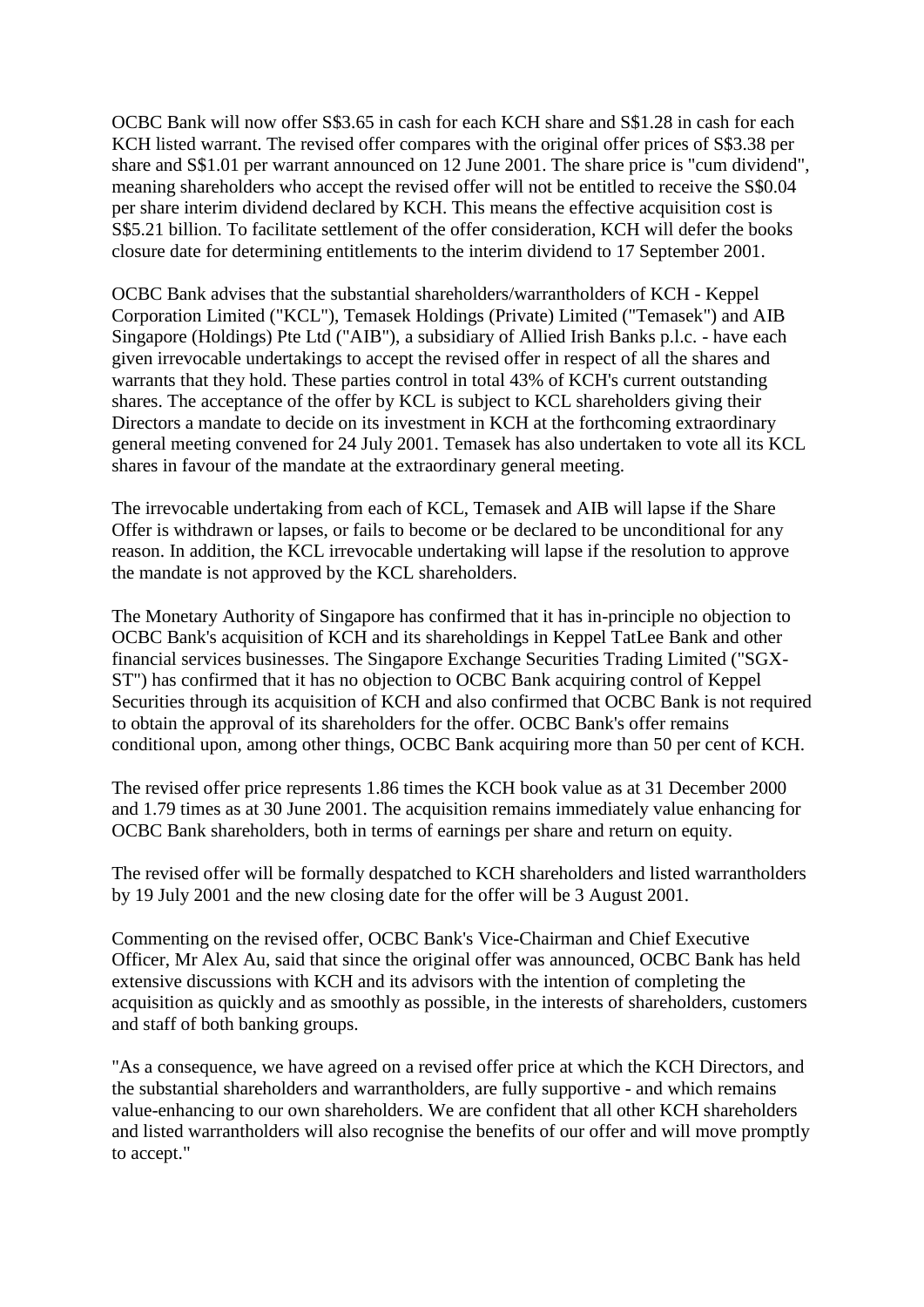The Acting Chief Executive Officer of KCH, Mr Walter Coakley, said: "With today's announcement, OCBC Bank's offer now has the support of the KCH Board and of our substantial shareholders. This brings certainty to the situation that can only be good news for all our stakeholders - be they shareholders, customers or employees."

Mr Au said the acquisition of KCH will represent the next step forward in OCBC Bank's mission to be a world-class financial institution in Asia Pacific. The combination of the businesses will strengthen OCBC Bank's market position in Singapore, further enhancing its ability to pursue expansion in its core markets of Singapore, Malaysia and Greater China.

The combination of OCBC Bank and KCH will create substantial opportunities for revenue enhancement and cost savings by merging the operations of the two banking groups. OCBC Bank expects pre-tax annual recurring cost and revenue synergies (less customer attrition) of between S\$70 million and S\$90 million, in 2000 terms, within three years. Opportunities for revenue enhancement and cost savings include the cross-selling of products across the combined customer base; an enhanced skill set within the combined organisation; the exchange of best practices; rationalisation of back office operations, technology and processing activities (which will have little impact on customer-facing activities); and the reconfiguration of branch networks for superior customer service.

Mr Au said OCBC Bank and KCH were now looking forward to the completion of the transaction and concentrating efforts on the successful integration of the two banking groups. Mr Au will head an integration team comprising senior management from both groups, including executives who worked on the successful merger of Keppel Bank and Tat Lee Bank.

Mr Coakley commented that both OCBC Bank and Keppel TatLee Bank have built their businesses on strong customer relationships, focus on operational excellence, and emphasis on integrity and fair dealing. "These qualities will guide us during the integration process."

"We look forward to demonstrating to our customers the benefits that will come from being part of a much larger banking group. These include a broader and deeper range of banking products, improved technologies, and access to a larger branch network for superior customer service," Mr Coakley concluded.

Mr Au said OCBC Bank has sufficient financial resources to fund the acquisition of KCH and, following the recent completion of a highly successful S\$3.9 billion global bond offer, to maintain a strong, efficient capital structure post the acquisition.

UBS Warburg, a business group of UBS AG, is acting as sole financial adviser to OCBC Bank. J.P. Morgan Chase & Co is acting as sole financial advisor to KCH.

This summary press release should be read in conjunction with the full text of the Revised Offer Announcement issued by OCBC Bank on 14 July 2001.

About OCBC Bank

OCBC Bank is a Singapore-based financial services group offering a broad range of financial services, including consumer, corporate and international banking, investment management, global treasury, stockbroking and eFinancial services. With total assets of S\$60 billion,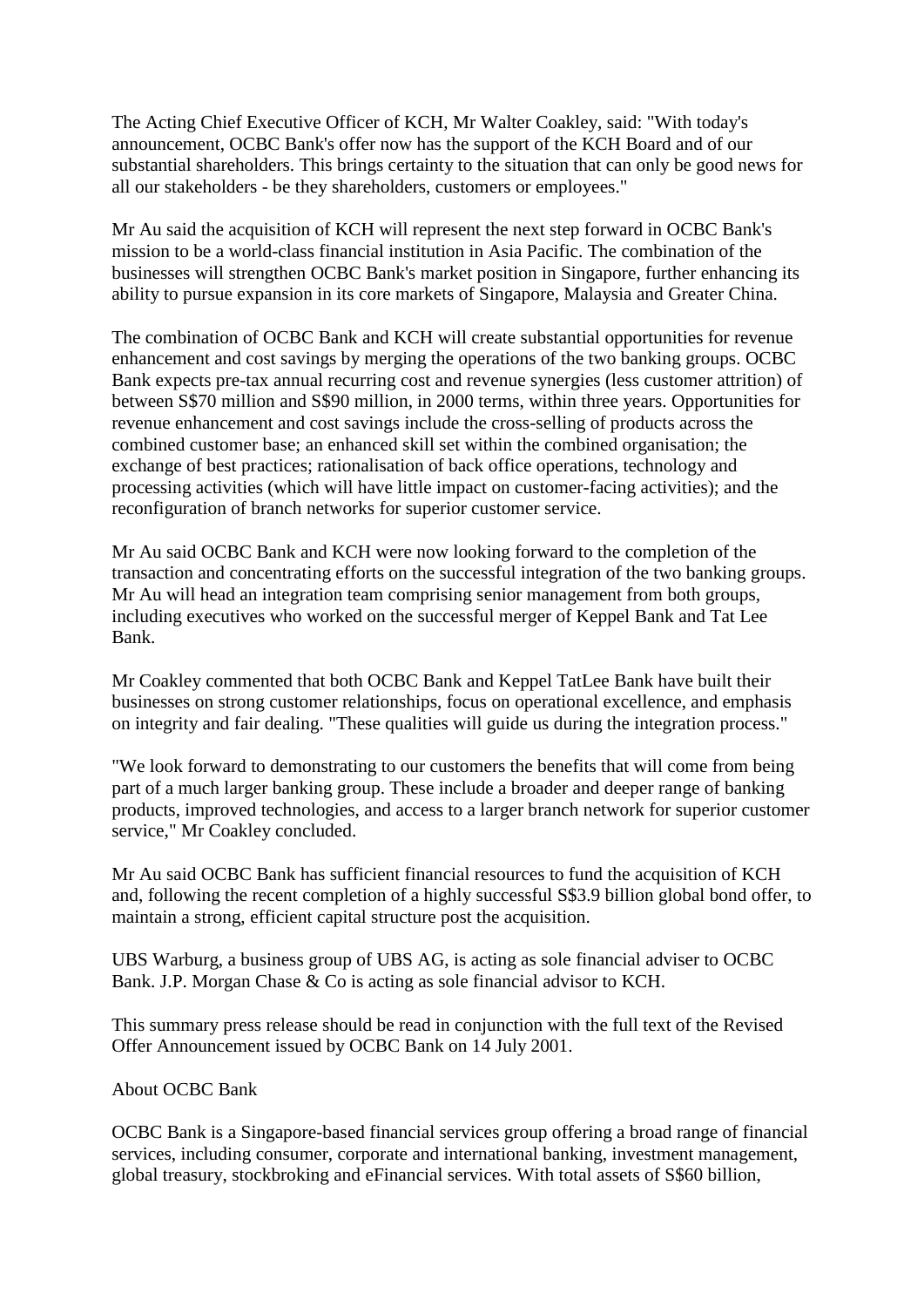OCBC Bank ranks as the second largest local bank in Singapore in terms of market capitalisation.

Established in 1932, OCBC Bank currently employs 6,400 staff globally and operates 89 branches and representative offices in 13 countries worldwide, with one of the most extensive networks among regional banks. For the financial year ended 31 December 2000, OCBC Bank achieved a profit attributable to shareholders of S\$840 million, representing a 16.4% increase over the previous year.

OCBC Bank's mission is to be a world-class financial institution in Asia Pacific. A leading eCommerce financial player, OCBC Bank is being transformed into a 'click-and-mortar' bank while its wholly-owned subsidiary Bank of Singapore Limited is positioned to pursue global innovative eCommerce initiatives in the buyer-advocate space. By leveraging on its rich heritage, innovative spirit and forward-looking management, OCBC Bank is committed to helping its customers, shareholders and staff grow from strength to strength.

## About Keppel Capital Holdings

Keppel Capital Holdings is a Singapore-based financial services group offering a comprehensive range of services including corporate, consumer, corporate finance, international banking, treasury, asset management, capital market activities, stockbroking, bullion/futures trading and insurance.

Its subsidiaries include Keppel TatLee Bank, Keppel TatLee Finance, Keppel Securities, Keppel Insurance, Keppel Investment Management, Keppel Bullion & Futures, Keppel American Express Foreign Exchange Services and PT Bank Keppel TatLee Buana.

As a full-licensed commercial bank, Keppel TatLee Bank has carved out a niche business in the mid/high-end consumer and SME markets. It has total assets of S\$26 billion and shareholders' funds of S\$3.0 billion. The Bank has 34 branches in Singapore, three overseas branches in Hong Kong, Labuan and Vung Tau and seven representative offices around the region. Led by a strong management team, Keppel TatLee Bank is committed to providing innovative quality products and good customer service.

For more information, please contact : Caren Lee Corporate Communications OCBC Bank Tel : (65) 530 1531 Fax : (65) 535 7477Kelvin Quek Head Investor Relations OCBC Bank Tel: (65) 530 4205 Fax: (65) 532 6001

Isabella Chia Head Public Relations Keppel Capital Holdings